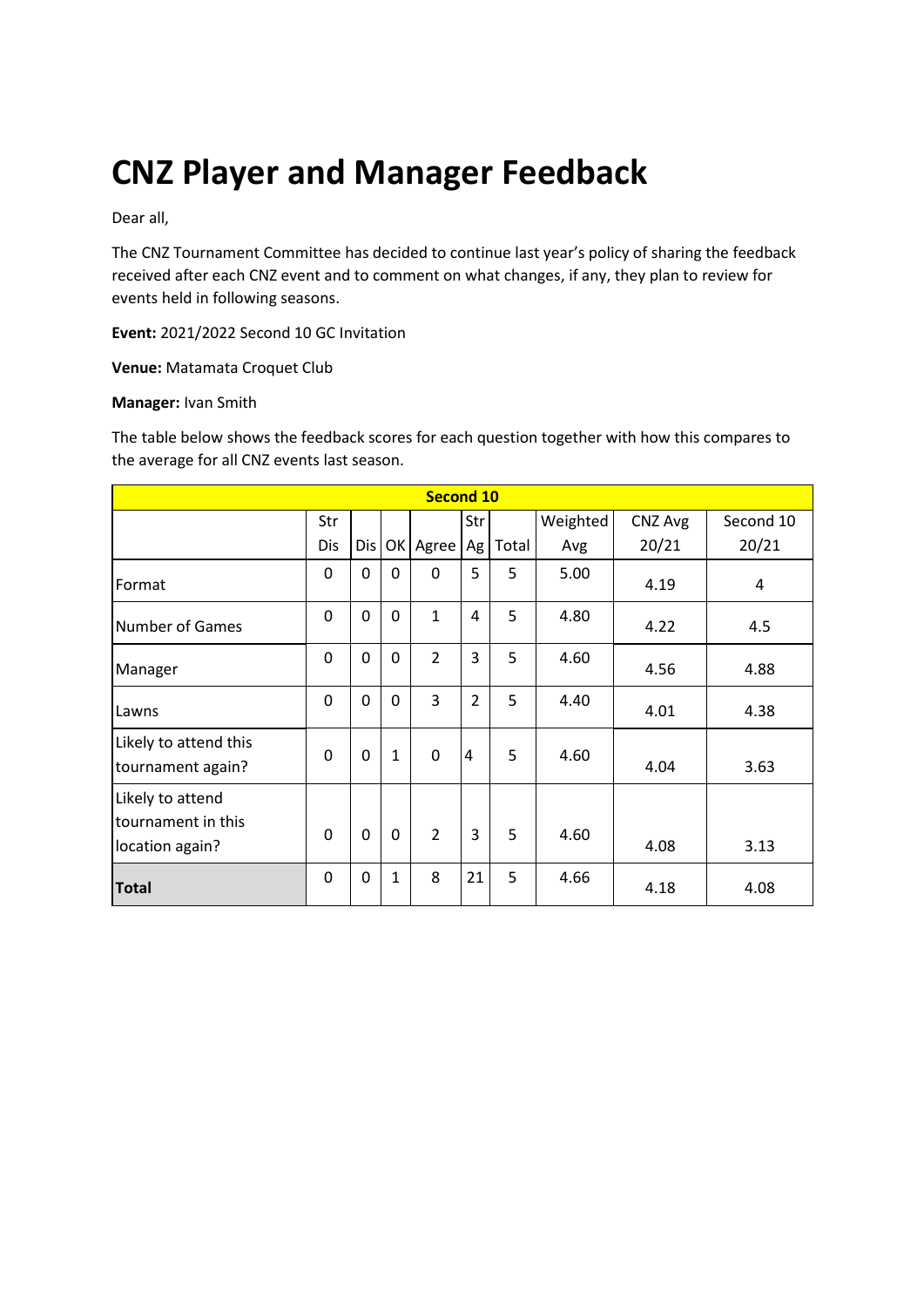# **Response to feedback**

# **Format - the following feedback was received**

● I like to play best of three games

### **CNZ TC Response**

N/A

# **Number of games per day - the following feedback was received**

● Least would be six up to nine max.

#### **CNZ TC Response**

Correct.

# **Lawns – the following feedback was received**

- Fast and even although a slope on all lawns
- Very fast!!

#### **CNZ TC Response**

Thanks to Matamata for providing quick lawns for this event, with an excellent overall score as seen in the table on page 1.

## **Manager - the following feedback was received.**

- Manager did a great job although I did not receive any information prior to tournament beforehand
- Ivan did a brilliant job! As did the whole team of club members.

#### **CNZ TC Response**

Great job Ivan.

# **Other Feedback**

- I feel that many players don't get the year book and don't know of these invitation tournaments so a flyer from CNZ would be good to put on the notice board.. It's not that we haven't told them about it, they just don't seem to understand somehow.
- Well done Matamata for hosting a very successful event. Thank you